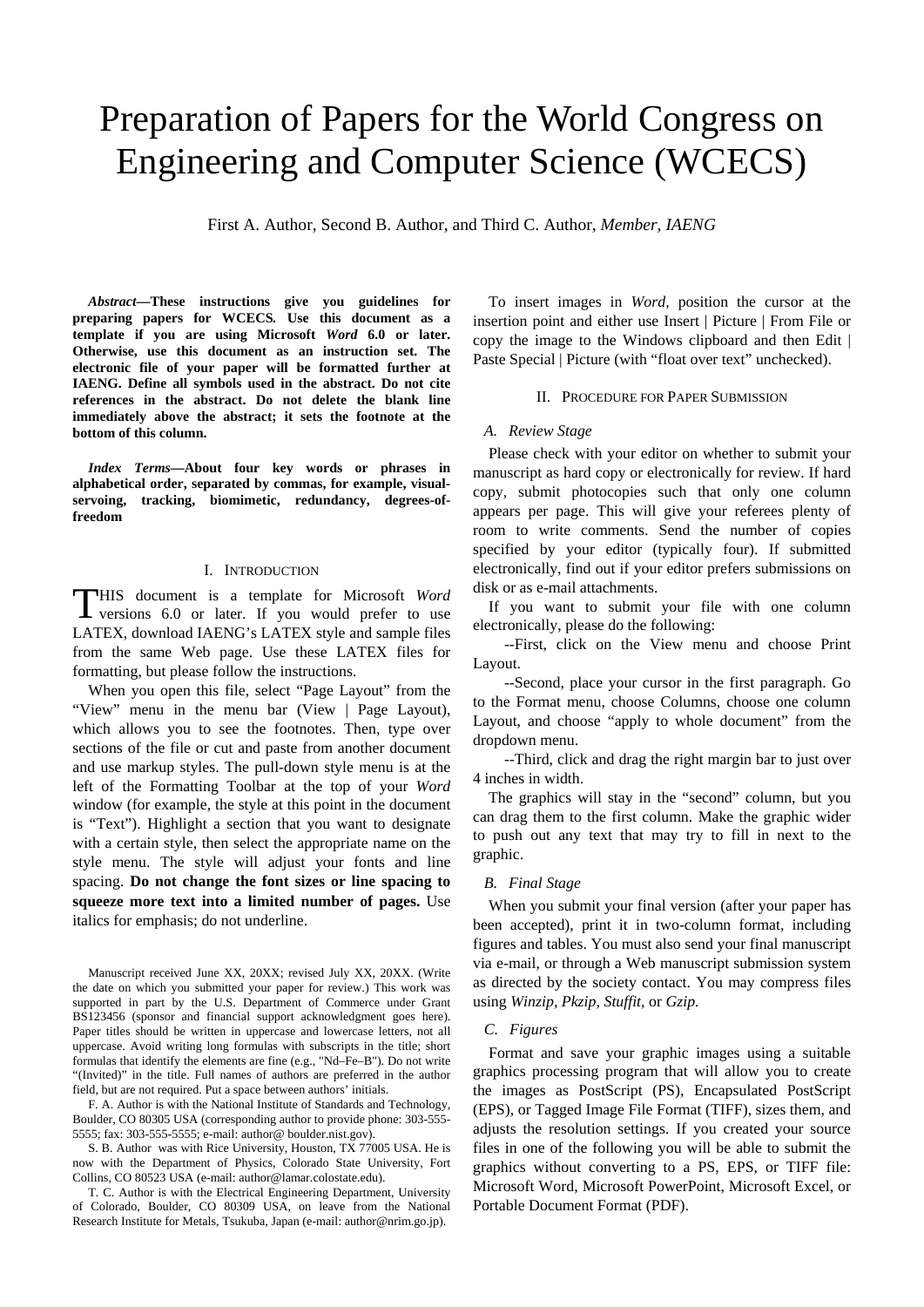# *D. Electronic Image Files (Optional)*

Import your source files in one of the following: Microsoft Word, Microsoft PowerPoint, Microsoft Excel, or Portable Document Format (PDF); you will be able to submit the graphics without converting to a PS, EPS, or TIFF files. Image quality is very important to how yours graphics will reproduce. Even though we can accept graphics in many formats, we cannot improve your graphics if they are poor quality when we receive them. If your graphic looks low in quality on your printer or monitor, please keep in mind that cannot improve the quality after submission.

If you are importing your graphics into this Word template, please use the following steps:

Under the option EDIT select PASTE SPECIAL. A dialog box will open, select paste picture, then click OK. Your figure should now be in the Word Document.

If you are preparing images in TIFF, EPS, or PS format, note the following. High-contrast line figures and tables should be prepared with 600 dpi resolution and saved with no compression, 1 bit per pixel (monochrome), with file names in the form of "fig3.tif" or "table1.tif."

Photographs and grayscale figures should be prepared with 300 dpi resolution and saved with no compression, 8 bits per pixel (grayscale).

#### *Sizing of Graphics*

Most charts graphs and tables are one column wide (3 1/2 inches or 21 picas) or two-column width (7 1/16 inches, 43 picas wide). We recommend that you avoid sizing figures less than one column wide, as extreme enlargements may distort your images and result in poor reproduction. Therefore, it is better if the image is slightly larger, as a minor reduction in size should not have an adverse affect the quality of the image.

# *Size of Author Photographs*

The final printed size of an author photograph is exactly 1 inch wide by 1 1/4 inches long (6 picas  $\times$  7 1/2 picas).



Fig. 1. Magnetization as a function of applied field. Note that "Fig." is abbreviated. There is a period after the figure number, followed by two spaces. It is good practice to explain the significance of the figure in the caption.

Please ensure that the author photographs you submit are proportioned similarly. If the author's photograph does not appear at the end of the paper, then please size it so that it is proportional to the standard size of 1 9/16 inches wide by 2 inches long (9  $1/2$  picas  $\times$  12 picas).

## *How to create a PostScript File*

First, download a PostScript printer driver from <http://www.adobe.com/support/downloads/pdrvwin.htm> (for Windows) or from [http://www.adobe.com/support/downloads/ pdrvmac.htm](http://www.adobe.com/support/downloads/) (for Macintosh) and install the "Generic PostScript Printer" definition. In *Word,* paste your figure into a new document. Print to a file using the PostScript printer driver. File names should be of the form "fig5.ps." Use Open Type fonts when creating your figures, if possible. A listing of the acceptable fonts are as follows: Open Type Fonts: Times Roman, Helvetica, Helvetica Narrow, Courier, Symbol, Palatino, Avant Garde, Bookman, Zapf Chancery, Zapf Dingbats, and New Century Schoolbook.

## *Print Color Graphics Requirements*

IAENG accepts color graphics in the following formats: EPS, PS, TIFF, Word, PowerPoint, Excel, and PDF. The resolution of a RGB color TIFF file should be 400 dpi.

## *Web Color Graphics*

IAENG accepts color graphics in the following formats: EPS, PS, TIFF, Word, PowerPoint, Excel, and PDF. The resolution of a RGB color TIFF file should be at least 400 dpi.

Your color graphic will be converted to grayscale if no separate grayscale file is provided. If a graphic is to appear in print as black and white, it should be saved and submitted as a black and white file. If a graphic is to appear in print or on IAENG web site in color, it should be submitted as RGB color.

#### *Graphics Checker Tool*

The authors should check their graphic files against the set of rules for compliance with IAENG requirements. These requirements are designed to ensure sufficient image quality so they will look acceptable in print.

# *E. Copyright*

The copyright to the Contribution identified above is transferred to International Association of Engineers, (hereinafter called IAENG). The copyright transfer covers the sole right to print, publish, distribute and sell throughout the world the said Contribution and parts thereof, including all revisions or versions and future editions thereof and in any medium, such as in its electronic form (offline, online), as well as to translate, print, publish, distribute and sell the Contribution in any foreign languages and throughout the world. IAENG will take, either in its own name or in that of the Author, any necessary steps to protect these rights against infringement by third parties. It will have the copyright notice inserted into all editions of the Work according to the provisions of the Universal Copyright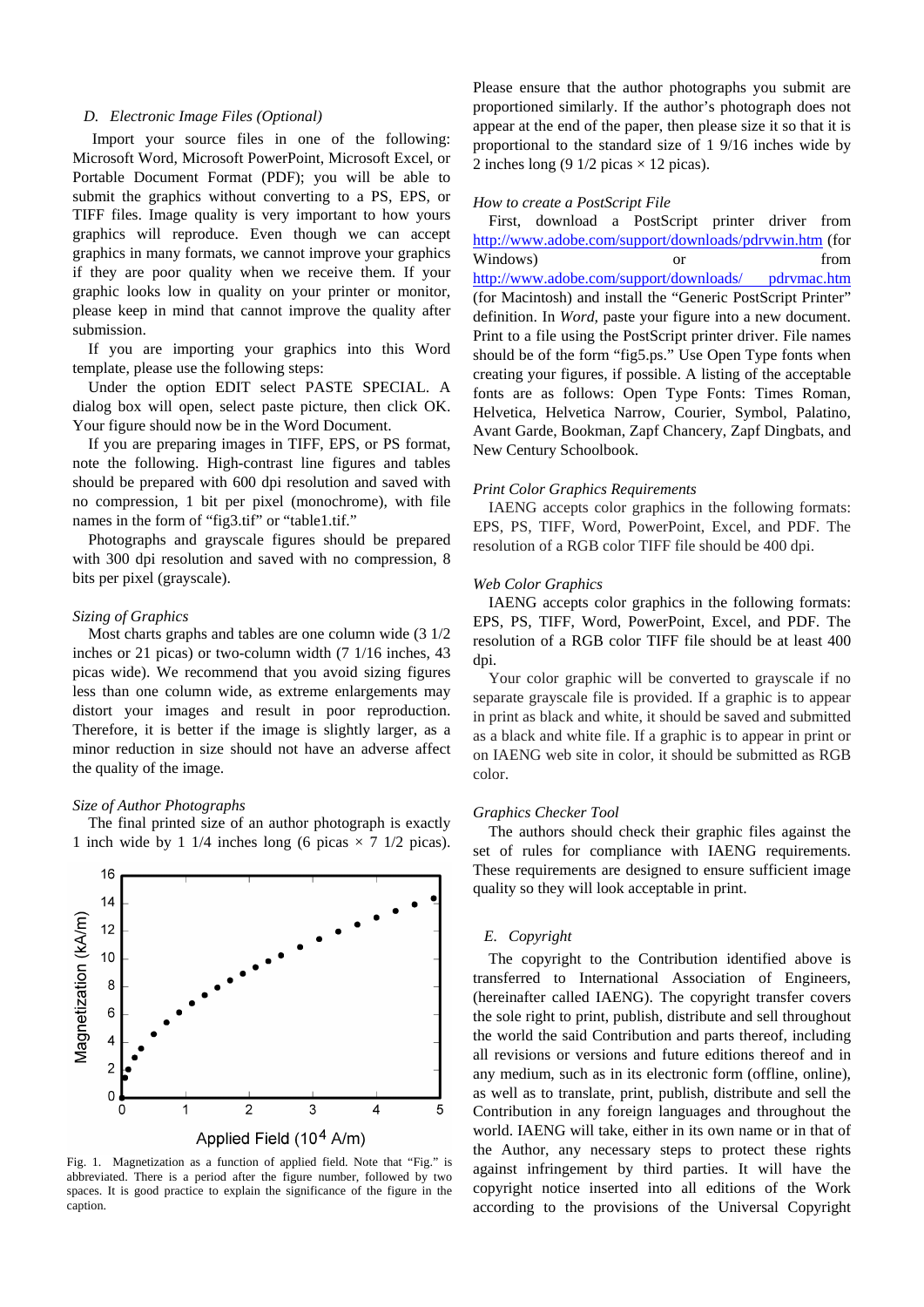Convention (UCC) and dutifully take care of all formalities in this connection, either in its own name or in that of the Author.

If the Author is an employee of the U.S. Government and performed this work as part of his employment, the Contribution is not subject to U.S. copyright protection. The Author transfers the publishing rights to IAENG to the extent transferable.

The Author retains the right to republish the Contribution in any collection consisting solely of the Author's own works without charge and subject only to ensuring that the publication by IAENG is properly credited and that the relevant copyright notice is repeated verbatim.

The Author warrants that the Contribution is original except for such excerpts from copyrighted works (including illustrations, tables, and text quotations) as may be included with the permission of the copyright holder thereof, in which case(s) the Author is required to obtain written permission and to indicate the precise source. IAENG has the right to permit others to use individual illustrations within the usual limits. The Author warrants that the Contribution has not heretofore been published in whole or in part, that it contains no libelous statements and does not infringe on any copyright, trademark, patent, statutory rights or proprietary rights of others; and that he will indemnify IAENG against any cost, expenses or damages for which IAENG may become liable as a result of any breach of this warranty.

## *F. Consent to Publish*

By submitting your paper, authors are responsible for obtaining any security clearances and agree to follow the above copyright notice.

#### III. MATH

If you are using *Word,* use either the Microsoft Equation Editor or the *MathType* add-on (http://www.mathtype.com) for equations in your paper (Insert | Object | Create New | Microsoft Equation *or* MathType Equation). "Float over text" should *not* be selected.

# IV. UNITS

Use either SI (MKS) or CGS as primary units. (SI units are strongly encouraged.) English units may be used as secondary units (in parentheses). **This applies to papers in data storage.** For example, write " $15$  Gb/cm<sup>2</sup> (100)  $Gb/in<sup>2</sup>)$ ." An exception is when English units are used as identifiers in trade, such as "3½-in disk drive." Avoid combining SI and CGS units, such as current in amperes and magnetic field in oersteds. This often leads to confusion because equations do not balance dimensionally. If you must use mixed units, clearly state the units for each quantity in an equation.

The SI unit for magnetic field strength *H* is A/m. However, if you wish to use units of T, either refer to magnetic flux density *B* or magnetic field strength symbolized as  $\mu_0H$ . Use the center dot to separate

| <b>TABLEI</b>                        |
|--------------------------------------|
| <b>UNITS FOR MAGNETIC PROPERTIES</b> |

| Symbol            | Quantity              | Conversion from Gaussian and<br>CGS EMU to SI <sup>a</sup>                       |
|-------------------|-----------------------|----------------------------------------------------------------------------------|
| Φ                 | magnetic flux         | $1 \text{ Mx} \rightarrow 10^{-8} \text{ Wb} = 10^{-8} \text{ V} \cdot \text{s}$ |
| B                 | magnetic flux         | $1 \text{ G} \rightarrow 10^{-4} \text{ T} = 10^{-4} \text{ Wb/m}^2$             |
|                   | density               |                                                                                  |
| Н                 | magnetic field        | 1 Oe $\rightarrow 10^3/(4\pi)$ A/m                                               |
|                   | strength              |                                                                                  |
| m                 | magnetic moment       | $1 \text{ erg/G} = 1 \text{ emu}$                                                |
|                   |                       | $\rightarrow 10^{-3}$ A·m <sup>2</sup> = 10 <sup>-3</sup> J/T                    |
| M                 | magnetization         | $1 \text{ erg}/(\text{G}\cdot\text{cm}^3) = 1 \text{ emu/cm}^3$                  |
| $4\pi M$          | magnetization         | $1 \text{ G} \rightarrow 10^3/(4\pi) \text{ A/m}$                                |
| $\sigma$          | specific              | $1 \text{ erg/(G·g)} = 1 \text{ emu/g} \rightarrow 1$                            |
|                   | magnetization         | $A \cdot m^2/kg$                                                                 |
| j                 | magnetic dipole       | $1 \text{ erg/G} = 1 \text{ emu}$                                                |
|                   | moment                | $\rightarrow$ 4 $\pi \times 10^{-10}$ Wb·m                                       |
| J                 | magnetic              | $1 \text{ erg}/(\text{G}\cdot \text{cm}^3) = 1 \text{ emu/cm}^3$                 |
|                   | polarization          | $\rightarrow$ 4 $\pi \times 10^{-4}$ T                                           |
| $\chi$ , $\kappa$ | susceptibility        | $1 \rightarrow 4\pi$                                                             |
| $\chi_{\rho}$     | mass susceptibility   | $1 \text{ cm}^3\text{/g} \rightarrow 4\pi \times 10^{-3} \text{ m}^3\text{/kg}$  |
| μ                 | permeability          | $1 \rightarrow 4\pi \times 10^{-7}$ H/m                                          |
|                   |                       | $= 4\pi \times 10^{-7}$ Wb/(A·m)                                                 |
| $\mu_{\rm r}$     | relative permeability | $\mu \rightarrow \mu_r$                                                          |
| w, W              | energy density        | $1 \text{ erg/cm}^3 \rightarrow 10^{-1} \text{ J/m}^3$                           |
| N. D              | demagnetizing         | $1 \rightarrow 1/(4\pi)$                                                         |
|                   | factor                |                                                                                  |

Vertical lines are optional in tables. Statements that serve as captions for the entire table do not need footnote letters.

compound units, e.g., " $A \cdot m^2$ ."  ${}^{\text{a}}$ Gaussian units are the same as cgs emu for magnetostatics; Mx = maxwell,  $G =$  gauss,  $Oe =$  oersted;  $Wb =$  weber,  $V =$  volt,  $s =$  second,  $T$  $=$  tesla,  $m =$  meter,  $A =$  ampere,  $J =$  joule,  $kg =$  kilogram,  $H =$  henry.

#### V. HELPFUL HINTS

# *A. Figures and Tables*

Large figures and tables may span both columns. Place figure captions below the figures; place table titles above the tables. If your figure has two parts, include the labels "(a)" and "(b)" as part of the artwork. Please verify that the figures and tables you mention in the text actually exist. **Please do not include captions as part of the figures. Do not put captions in "text boxes" linked to the figures. Do not put borders around the outside of your figures.** Use the abbreviation "Fig." even at the beginning of a sentence. Do not abbreviate "Table." Tables are numbered with Roman numerals.

Color printing of figures is available, but is billed to the authors. Include a note with your final paper indicating that you request and will pay for color printing. Do not use color unless it is necessary for the proper interpretation of your figures. If you want reprints of your color article, the reprint order should be submitted promptly. There is an additional charge for color reprints. **Please note that IAENG journals and proceedings series now allow an author to publish color figures on the online version and black and white figures in print without additional charge.** 

Figure axis labels are often a source of confusion. Use words rather than symbols. As an example, write the quantity "Magnetization," or "Magnetization *M*," not just "*M*." Put units in parentheses. Do not label axes only with units. As in Fig. 1, for example, write "Magnetization (A/m)" or "Magnetization  $(A \cdot m^{-1})$ ," not just "A/m." Do not label axes with a ratio of quantities and units. For example,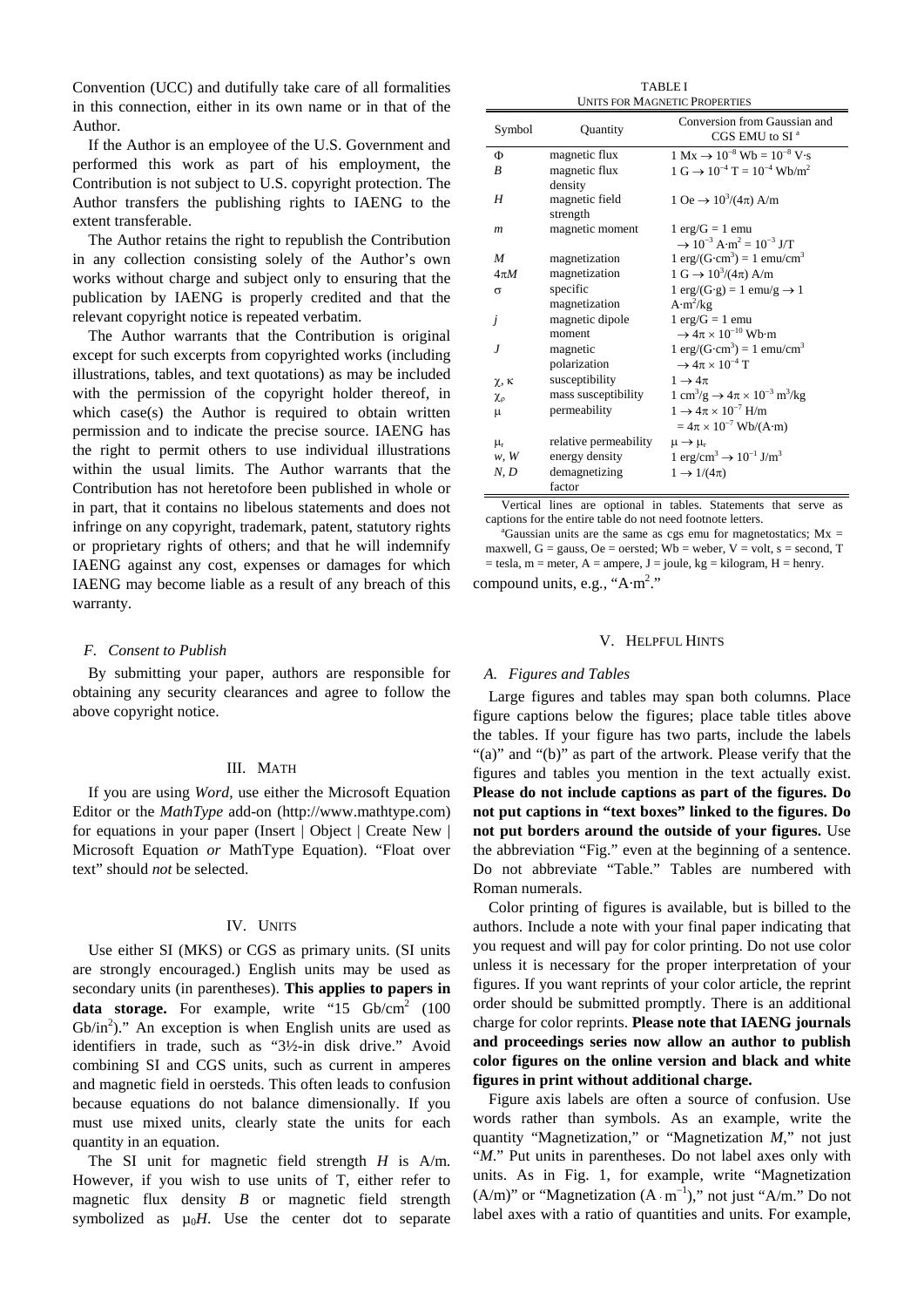write "Temperature (K)," not "Temperature/K."

Multipliers can be especially confusing. Write "Magnetization (kA/m)" or "Magnetization (10<sup>3</sup> A/m)." Do not write "Magnetization  $(A/m) \times 1000$ " because the reader would not know whether the top axis label in Fig. 1 meant 16000 A/m or 0.016 A/m. Figure labels should be legible, approximately 8 to 12 point type.

# *B. References*

Number citations consecutively in square brackets [1]. The sentence punctuation follows the brackets [2]. Multiple references [2], [3] are each numbered with separate brackets [1]–[3]. When citing a section in a book, please give the relevant page numbers [2]. In sentences, refer simply to the reference number, as in [3]. Do not use "Ref. [3]" or "reference [3]" except at the beginning of a sentence: "Reference [3] shows ... ." Please do not use automatic endnotes in *Word*, rather, type the reference list at the end of the paper using the "References" style.

Number footnotes separately in superscripts (Insert | Footnote).<sup>[1](#page-3-0)</sup> Place the actual footnote at the bottom of the column in which it is cited; do not put footnotes in the reference list (endnotes). Use letters for table footnotes (see Table I).

Please note that the references at the end of this document are in the preferred referencing style. Give all authors' names; do not use "*et al*." unless there are six authors or more. Use a space after authors' initials. Papers that have not been published should be cited as "unpublished" [4]. Papers that have been accepted for publication, but not yet specified for an issue should be cited as "to be published" [5]. Papers that have been submitted for publication should be cited as "submitted for publication" [6]. Please give affiliations and addresses for private communications [7].

Capitalize only the first word in a paper title, except for proper nouns and element symbols. For papers published in translation journals, please give the English citation first, followed by the original foreign-language citation [8].

## *C. Abbreviations and Acronyms*

Define abbreviations and acronyms the first time they are used in the text, even after they have already been defined in the abstract. Abbreviations such as IAENG, SI, ac, and dc do not have to be defined. Abbreviations that incorporate periods should not have spaces: write "C.N.R.S.," not "C. N. R. S." Do not use abbreviations in the title unless they are unavoidable (for example, "IAENG" in the title of the article).

# *D. Equations*

Number equations consecutively with equation numbers in parentheses flush with the right margin, as in (1). First use the equation editor to create the equation. Then select the "Equation" markup style. Press the tab key and write the equation number in parentheses. To make your equations more compact, you may use the solidus  $( / )$ , the exp function, or appropriate exponents. Use parentheses to avoid ambiguities in denominators. Punctuate equations when they are part of a sentence, as in

$$
\int_0^{r_2} F(r,\varphi) dr d\varphi = [\sigma r_2 / (2\mu_0)]
$$
  

$$
\int_0^{\infty} \exp(-\lambda |z_j - z_i|) \lambda^{-1} J_1(\lambda r_2) J_0(\lambda r_i) d\lambda.
$$
 (1)

Be sure that the symbols in your equation have been defined before the equation appears or immediately following. Italicize symbols (*T* might refer to temperature, but T is the unit tesla). Refer to " $(1)$ ," not "Eq.  $(1)$ " or "equation (1)," except at the beginning of a sentence: "Equation  $(1)$  is ... ."

#### *E. Other Recommendations*

Use one space after periods and colons. Hyphenate complex modifiers: "zero-field-cooled magnetization." Avoid dangling participles, such as, "Using (1), the potential was calculated." [It is not clear who or what used (1).] Write instead, "The potential was calculated by using (1)," or "Using (1), we calculated the potential."

Use a zero before decimal points: "0.25," not ".25." Use "cm<sup>3</sup>," not "cc." Indicate sample dimensions as "0.1 cm  $\times$ 0.2 cm," not "0.1  $\times$  0.2 cm<sup>2</sup>." The abbreviation for "seconds" is "s," not "sec." Do not mix complete spellings and abbreviations of units: use "Wb/ $m<sup>2</sup>$ " or "webers per square meter," not "webers/ $m^2$ ." When expressing a range of values, write "7 to 9" or "7-9," not "7~9."

A parenthetical statement at the end of a sentence is punctuated outside of the closing parenthesis (like this). (A parenthetical sentence is punctuated within the parentheses.) In American English, periods and commas are within quotation marks, like "this period." Other punctuation is "outside"! Avoid contractions; for example, write "do not" instead of "don't." The serial comma is preferred: "A, B, and C" instead of "A, B and C."

If you wish, you may write in the first person singular or plural and use the active voice ("I observed that ..." or "We observed that ..." instead of "It was observed that ..."). Remember to check spelling. If your native language is not English, please get a native English-speaking colleague to carefully proofread your paper.

#### VI. SOME COMMON MISTAKES

The word "data" is plural, not singular. The subscript for the permeability of vacuum  $\mu_0$  is zero, not a lowercase letter "o." The term for residual magnetization is "remanence"; the adjective is "remanent"; do not write "remnance" or "remnant." Use the word "micrometer" instead of "micron." A graph within a graph is an "inset," not an "insert." The word "alternatively" is preferred to the word "alternately" (unless you really mean something that alternates). Use the word "whereas" instead of "while" (unless you are referring to simultaneous events). Do not use the word "essentially" to mean "approximately" or "effectively." Do not use the word "issue" as a euphemism for "problem." When compositions are not specified, separate chemical symbols by en-dashes; for example, "NiMn" indicates the intermetallic compound  $Ni_{0.5}Mn_{0.5}$  whereas "Ni–Mn"

<span id="page-3-0"></span><sup>&</sup>lt;sup>1</sup>It is recommended that footnotes be avoided (except for the unnumbered footnote with the receipt date on the first page). Instead, try to integrate the footnote information into the text.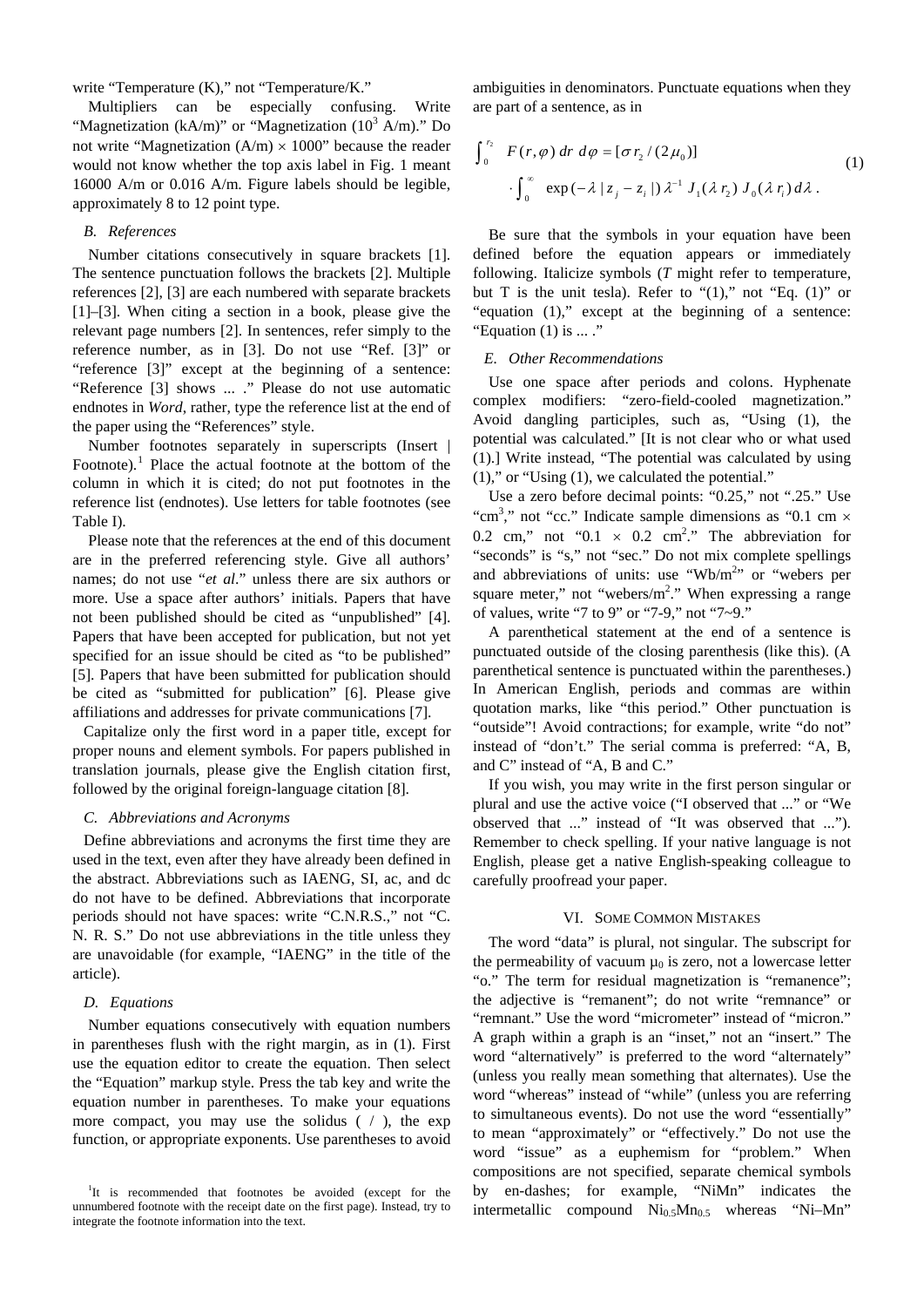indicates an alloy of some composition  $Ni_xMn_{1-x}$ .

Be aware of the different meanings of the homophones "affect" (usually a verb) and "effect" (usually a noun), "complement" and "compliment," "discreet" and "discrete," "principal" (e.g., "principal investigator") and "principle" (e.g., "principle of measurement"). Do not confuse "imply" and "infer."

Prefixes such as "non," "sub," "micro," "multi," and "ultra" are not independent words; they should be joined to the words they modify, usually without a hyphen. There is no period after the "et" in the Latin abbreviation "*et al.*" (it is also italicized). The abbreviation "i.e.," means "that is," and the abbreviation "e.g.," means "for example" (these abbreviations are not italicized).

An excellent style manual and source of information for science writers is [9].

# VII. EDITORIAL POLICY

Submission of a manuscript is not required for participation in a conference. Do not submit a reworked version of a paper you have submitted or published elsewhere. Do not publish "preliminary" data or results. The submitting author is responsible for obtaining agreement of all coauthors and any consent required from sponsors before submitting a paper. IAENG strongly discourage courtesy authorship. It is the obligation of the authors to cite relevant prior work.

Reviews are required for every paper submitted. For conference-related papers, the decision to accept or reject a paper is made by the conference editors and publications committee; the recommendations of the referees are advisory only. Undecipherable English is a valid reason for rejection. Authors of rejected journal papers may revise and resubmit them to the IAENG conferences as regular papers, whereupon they will be reviewed by referees.

## VIII. PUBLICATION PRINCIPLES

The contents of IAENG journals and conference proceedings are peer-reviewed and archival. They publish scholarly articles of archival value as well as tutorial expositions and critical reviews of classical subjects and topics of current interest.

Authors should consider the following points:

- 1) Technical papers submitted for publication must advance the state of knowledge and must cite relevant prior work.
- 2) The length of a submitted paper should be commensurate with the importance, or appropriate to the complexity, of the work. For example, an obvious extension of previously published work might not be appropriate for publication or might be adequately treated in just a few pages.
- 3) Authors must convince both peer reviewers and the editors of the scientific and technical merit of a paper; the standards of proof are higher when extraordinary or unexpected results are reported.
- 4) Because replication is required for scientific progress,

papers submitted for publication must provide sufficient information to allow readers to perform similar experiments or calculations and use the reported results. Although not everything need be disclosed, a paper must contain new, useable, and fully described information. For example, a specimen's chemical composition need not be reported if the main purpose of a paper is to introduce a new measurement technique. Authors should expect to be challenged by reviewers if the results are not supported by adequate data and critical details.

5) Papers that describe ongoing work or announce the latest technical achievement, which are suitable for presentation at a professional conference, may not be appropriate for publication in a TRANSACTIONS or JOURNAL.

# IX. CONCLUSION

A conclusion section is not compulsory. Although a conclusion may review the main points of the paper, do not replicate the abstract as the conclusion. A conclusion might elaborate on the importance of the work or suggest applications and extensions.

## **APPENDIX**

Appendixes, if needed, appear before the acknowledgment.

# ACKNOWLEDGMENT

The preferred spelling of the word "acknowledgment" in American English is without an "e" after the "g." Use the singular heading even if you have many acknowledgments. Avoid expressions such as "One of us (S.B.A.) would like to thank ... ." Instead, write "F. A. Author thanks ... ." **Sponsor and financial support acknowledgments are placed in the unnumbered footnote on the first page, not here.**

#### **REFERENCES**

- [1] G. O. Young, "Synthetic structure of industrial plastics (Book style with paper title and editor)," in *Plastics*, 2nd ed. vol. 3, J. Peters, Ed. New York: McGraw-Hill, 1964, pp. 15–64.
- [2] W.-K. Chen, *Linear Networks and Systems* (Book style)*.* Belmont, CA: Wadsworth, 1993, pp. 123–135.
- [3] H. Poor, *An Introduction to Signal Detection and Estimation*. New York: Springer-Verlag, 1985, ch. 4.
- [4] B. Smith, "An approach to graphs of linear forms (Unpublished work style)," unpublished.
- [5] E. H. Miller, "A note on reflector arrays (Periodical style—Accepted for publication)," *Engineering Letters*, to be published.
- [6] J. Wang, "Fundamentals of erbium-doped fiber amplifiers arrays (Periodical style—Submitted for publication)," *IAENG International Journal of Applied Mathematics*, submitted for publication.
- [7] C. J. Kaufman, Rocky Mountain Research Lab., Boulder, CO, private communication, May 1995.
- [8] Y. Yorozu, M. Hirano, K. Oka, and Y. Tagawa, "Electron spectroscopy studies on magneto-optical media and plastic substrate interfaces (Translation Journals style)," *IEEE Transl. J. Magn.Jpn.*, vol. 2, Aug. 1987, pp. 740–741 [*Dig. 9th Annu. Conf. Magnetics* Japan, 1982, p. 301].
- [9] M. Young, *The Techincal Writers Handbook.* Mill Valley, CA: University Science, 1989.